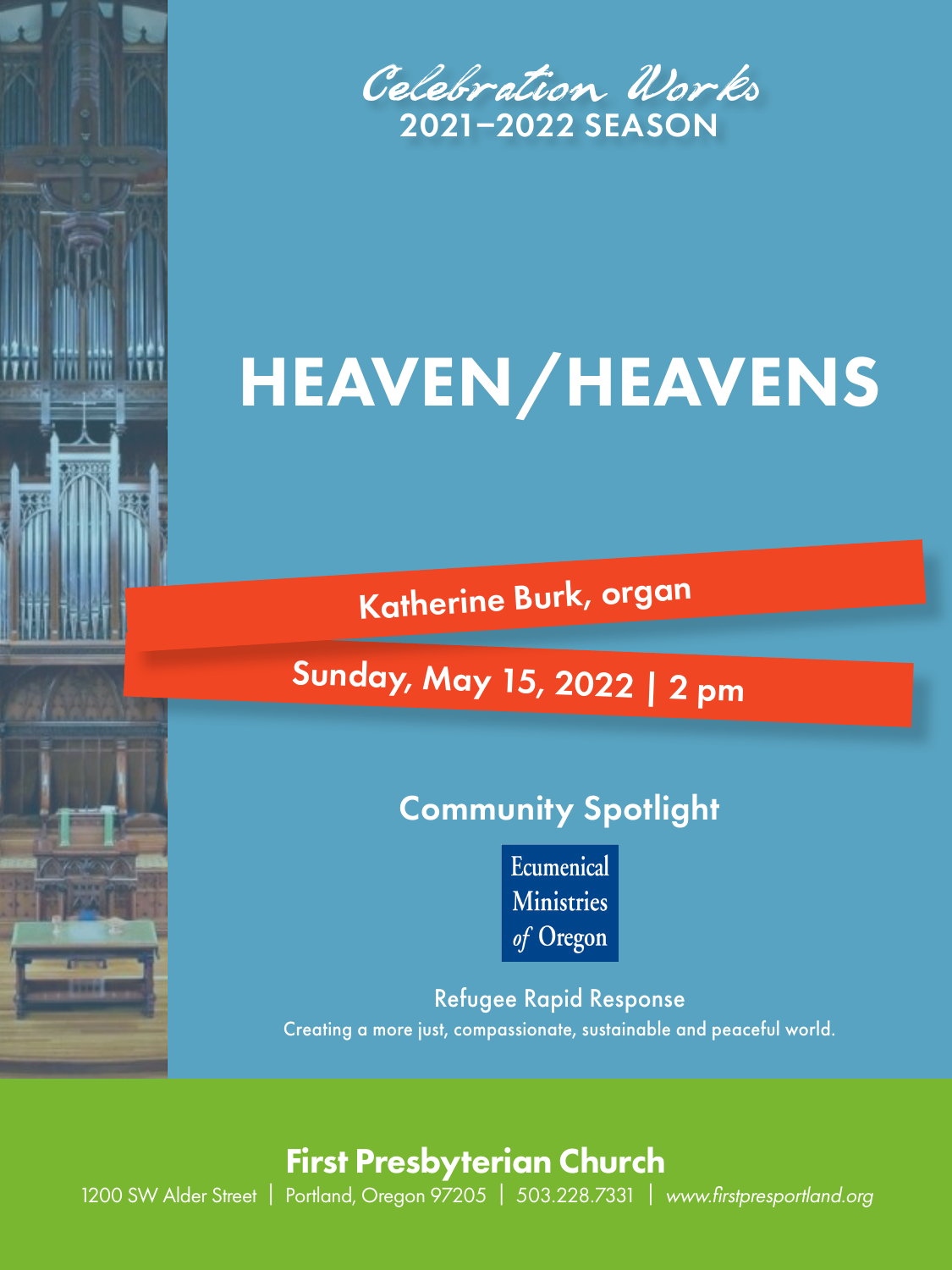land acknowledgement

We acknowledge that we gather today on the traditional lands of the Multnomah, Kathlamet, Clackamas, Cowlitz bands of Chinook, Tualatin Calapuya, and many other Tribes who were present along the confluence of the rivers in our region, many of whom are now part of the Confederated Tribes of Grande Ronde. We offer our gratitude to the elders, past and present, who have stewarded this land through the generations.

program

Cortége et Litanie Marcel Dupré (1886-1971)

Star Rising Erik Santos (b. 1967)

Church bells beyond the stars Cecilia McDowall (b. 1952)

*…Church bells beyond the stars heard, the soul's blood, The land of spices; something understood. -Prayer (I), George Herbert (1593-1633)*

Wie schön leucht' uns der Morgenstern Samuel Scheidt (bap. 1587-1684)

*from* Messe pour orgue

Community Spotlight Presentation: Ecumenical Ministries of Oregon's Refugee Rapid Response Program

*from* Set 2

Psalm Prelude No. 2 **Herbert Howells (1892-1983)** 

*"Yes, the darkness is no darkness with Thee, but the night is as clear as the day: The darkness and light to Thee are both alike."*

*- Psalm 139:11*

Night Sky Hymn Carson Cooman Carson Cooman Carson Cooman Carson Cooman Carson Cooman Carson Cooman Carson Cooman

Dieu parmi nous ("God among us") Olivier Messiaen (1908-1992) *from* La Nativité du Seigneur

Please join us after the concert to greet the artist and enjoy refreshments, courtesy of Spella Caffè and Menucha Retreat and Conference Center. Thank you to our supporters and to our generous volunteers for providing production support.

If you would like to receive information about our concerts, including information about our 2022-2023 season, please add your name to our email list by emailing music@firstpresportland.org.

Day Sky Hymn Carson Cooman (b. 1982)

Récit de Tierce en taille **Nicolas de Grigny (bap. 1672-1703**)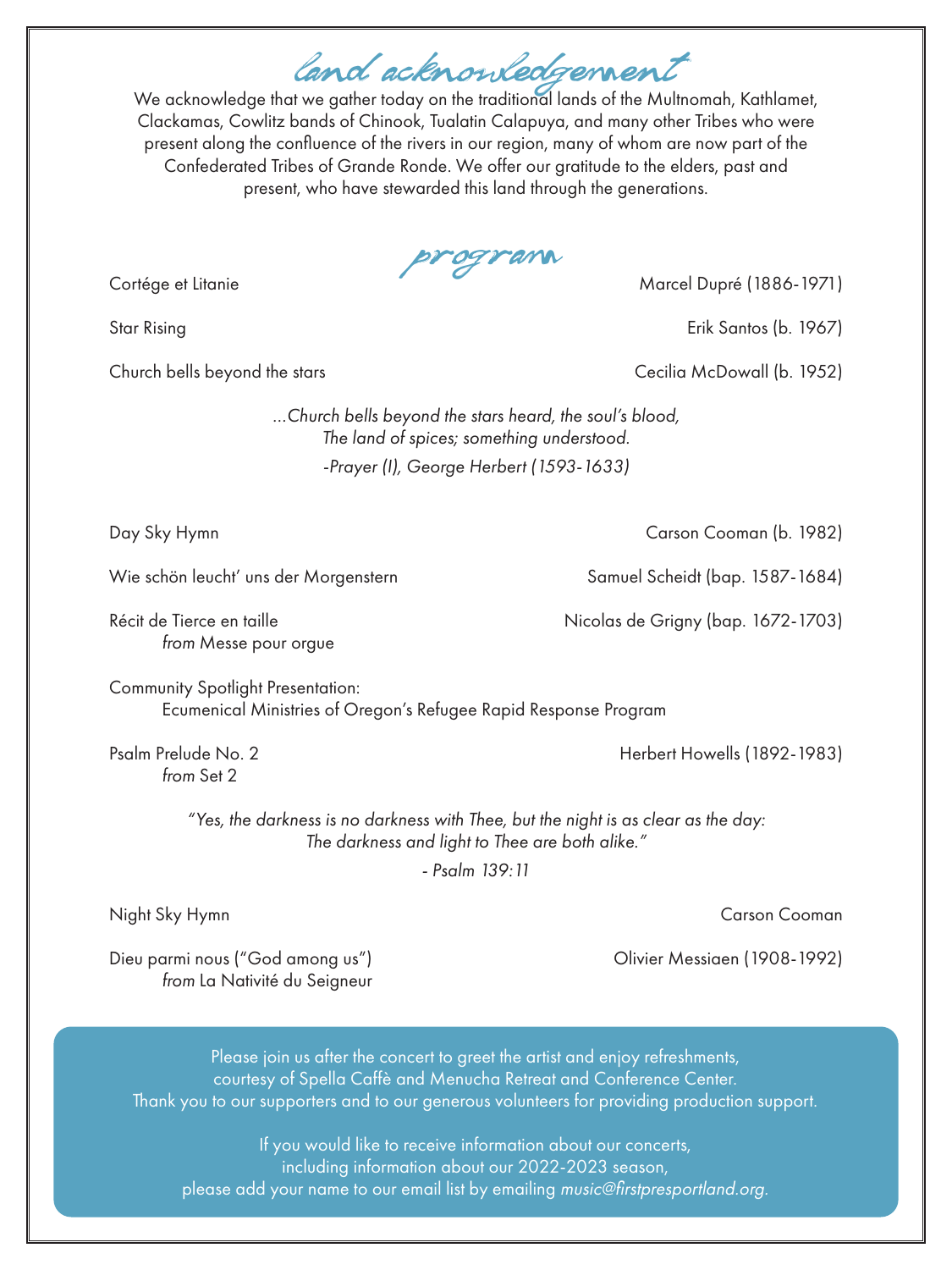

# about the artist

A native of Lawrence, Kansas, organist/conductor/composer Katherine Burk (b. 1990) was recently appointed Canon for Cathedral Music-Elect at Trinity Episcopal Cathedral in Portland, where she currently serves as Organ Scholar. She recently earned a doctorate in organ performance from the Indiana University Jacobs School of Music, where she was a student of Christopher Young; she also studied choral conducting with Dominick DiOrio and Betsy Burleigh. She completed undergraduate coursework at St. Olaf College in Minnesota where she graduated summa cum laude with degrees in organ performance and vocal music education. While at St. Olaf, she studied organ with Catherine Rodland and conducting with Anton Armstrong and sang in the St. Olaf Choir. Katie is active as a choral clinician and composer, having served on the choral faculty both at the Royal School of Church Music in America (RSCMA)'s King's College Training Course in Pennsylvania and at the Presbyterian Association of Musicians Worship and Music Conference at Montreat, North Carolina. Her choral compositions, which are published by Selah, have been heard in venues around the country. She currently serves on the Board of Directors of the RSCMA and on the alumni board of directors for the Indiana University organ department. Known for her energy and passion in front of the classroom, she served as an instructor of music theory at IU and is a recent recipient of IU's Wennerstrom Fellowship, an award that honors excellence in music theory pedagogy. She also was named to The Diapason's "Twenty Under Thirty" Class of 2019 in recognition of outstanding achievement in the fields of church music and organ performance. When she's not practicing or working, Katie enjoys distance running, hiking, visiting Oregon wineries, cheering for the Portland Timbers and Thorns, and cooking, all alongside her fiancé Dan.

community spotlight

The recent crises in Afghanistan and Ukraine have highlighted the urgent need for refugee resettlement. More than 76,000 Afghans have arrived in the United States since last summer, and it's anticipated that thousands of Ukrainians fleeing war will arrive in the days ahead. The refugee resettlement process is complicated it involves cross cultural education, logistical assistance, emotional support, legal assistance and much more.

Ecumenical Ministries of Oregon (EMO) is one of the key organizations in Oregon helping to do this work. For over 40 years, EMO has provided integrated refugee resettlement and immigration legal services, resettling more than 20,000 refugees in the Portland metro area. In response to the crisis in Afghanistan, our resettlement team has welcomed 54 Afghan emergency refugee arrivals, and our legal team has received over 400 requests to file humanitarian parole applications for vulnerable Afghans.

We have a moral responsibility to support those looking for relief from persecution, discrimination and violence. If you would like to join us in welcoming refugees to Oregon, become a volunteer or donate to EMO's Refugee Rapid Response fund.

> *… I was a stranger and you took me in. Matthew 25:35*

Learn more at www.emoregon.org/rrr/